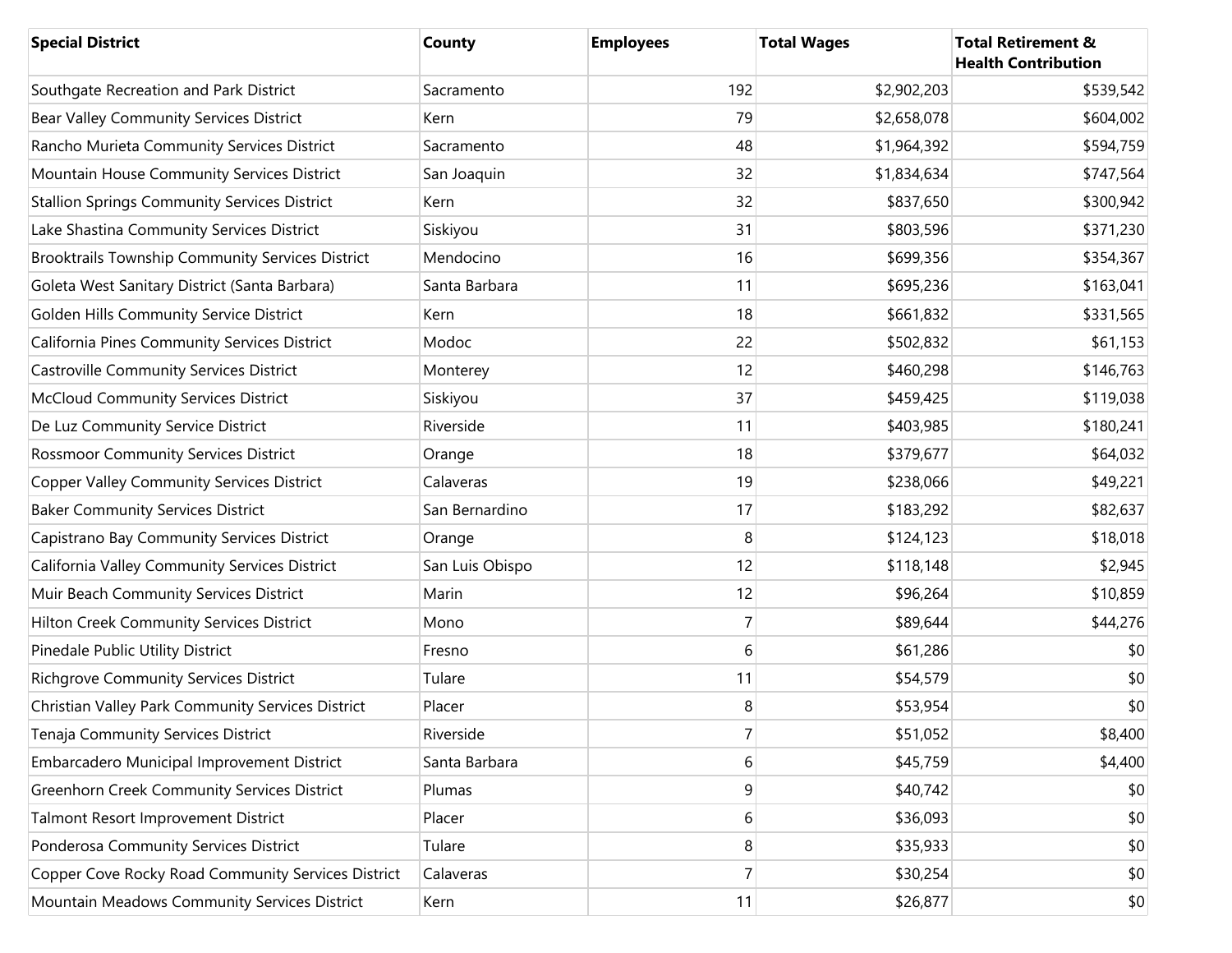| <b>Greenstone Country Community Services District</b>       | El Dorado       | 6 | \$26,757 | \$0 |
|-------------------------------------------------------------|-----------------|---|----------|-----|
| <b>Cameron Estates Community Services District</b>          | El Dorado       | 6 | \$20,800 | \$0 |
| <b>Big Creek Community Services District</b>                | Fresno          | 8 | \$15,315 | \$0 |
| Heather Glen Community Services District                    | Placer          |   | \$8,669  | \$0 |
| <b>Wallace Community Services District</b>                  | Calaveras       |   | \$2,345  | \$0 |
| <b>Graeagle Community Services District</b>                 | Plumas          | 6 | \$2,120  | \$0 |
| East Contra Costa Regional Fee and Financing Authority      | Contra Costa    | 6 | \$1,917  | \$0 |
| State Route 4 Bypass Authority                              | Contra Costa    | 5 | \$1,105  | \$0 |
| Rincon Ranch Community Services District                    | San Diego       | 5 | \$600    | \$0 |
| Rolling Hills Community Services District                   | El Dorado       | 6 | \$35     | \$0 |
| Alpine Village-Sequoia Crest Community Services<br>District | Tulare          | 8 | \$0      | \$0 |
| Arroyo Vista Community Service District                     | El Dorado       | 3 | \$0      | \$0 |
| Auburn Valley Community Services District                   | Placer          | 5 | \$0      | \$0 |
| Audubon Hills Community Services District                   | El Dorado       | 5 | \$0      | \$0 |
| Beyers Lane Community Services District                     | Nevada          | 5 | \$0      | \$0 |
| Bizz Johnson Highway Interchange Joint Powers<br>Authority  | Placer          | 5 | \$0      | \$0 |
| <b>Butler-Keys Community Service District</b>               | Lake            | 5 | \$0      | \$0 |
| Capital South East Connector Authority                      | Sacramento      | 5 | \$0      | \$0 |
| <b>Circle XX Community Services District</b>                | Calaveras       | 5 | \$0      | \$0 |
| Connie Lane Community Services District                     | El Dorado       | 5 | \$0      | \$0 |
| <b>Cosumnes River Community Services District</b>           | El Dorado       | 5 | \$0      | \$0 |
| County Service Area No. 1 (Alpine)                          | Alpine          | 5 | \$0      | \$0 |
| Diablo Community Services District                          | Contra Costa    | 5 | \$0      | \$0 |
| East China Hill Community Services District                 | El Dorado       | 5 | \$0      | \$0 |
| Garden Valley Ranch Estates Community Services<br>District  | El Dorado       | 5 | \$0      | \$0 |
| Golden West Community Services District                     | El Dorado       | 6 | \$0      | \$0 |
| Greater Bakersfield Separation of Grade District            | Kern            | 5 | \$0      | \$0 |
| Ground Squirrel Hollow Community Services District          | San Luis Obispo | 5 | \$0      | \$0 |
| Hickok Road Community Service District                      | El Dorado       | 5 | \$0      | \$0 |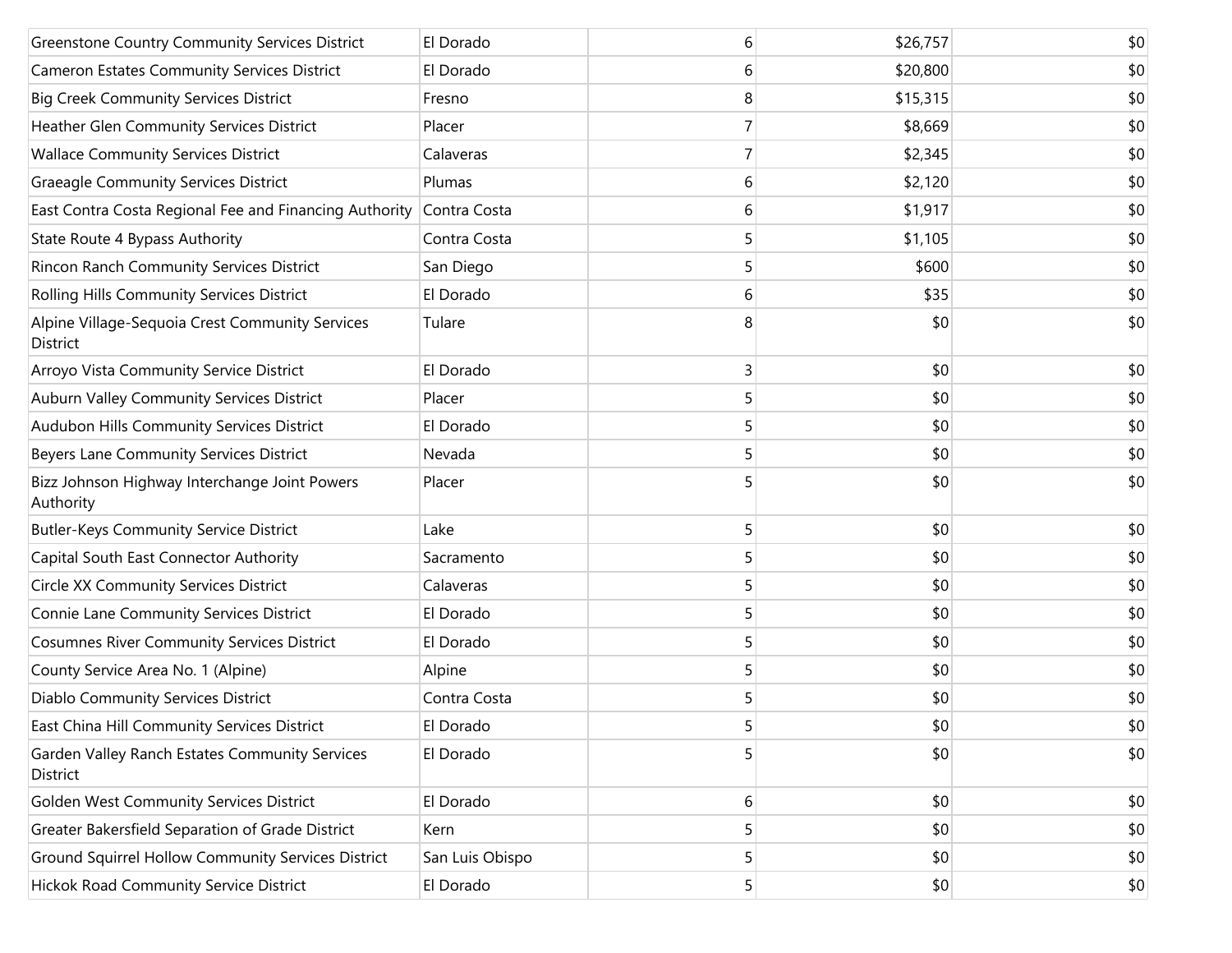| High Desert Corridor Joint Powers Authority                   | San Bernardino  | 8 | \$0 | \$0 |
|---------------------------------------------------------------|-----------------|---|-----|-----|
| Highway 1 Construction Authority (HCA)                        | Santa Cruz      | 5 | \$0 | \$0 |
| Hillwood Community Service District                           | El Dorado       |   | \$0 | \$0 |
| Independence Ranch Community Services District                | San Luis Obispo | 5 | \$0 | \$0 |
| Knolls Property Owners Community Services District            | El Dorado       | 5 | \$0 | \$0 |
| Lake Isabella Community Service District                      | Kern            | 3 | \$0 | \$0 |
| Lake of the Pines Ranchos Road Community Services<br>District | Nevada          |   | \$0 | \$0 |
| Lakeview Community Services District                          | El Dorado       | 5 | \$0 | \$0 |
| Linne Community Services District                             | San Luis Obispo | 5 | \$0 | \$0 |
| Lions Gate Community Services District                        | Santa Clara     | 5 | \$0 | \$0 |
| Lynn Park Acres Community Services District                   | Calaveras       | 6 | \$0 | \$0 |
| Mammoth Lakes Community Services District                     | Mono            | 3 | \$0 | \$0 |
| Marble Mountain Homeowners Community Services<br>District     | El Dorado       |   | \$0 | \$0 |
| Middle River Community Service District                       | Calaveras       | 3 | \$0 | \$0 |
| Morro Hills Community Services District                       | San Diego       | 5 | \$0 | \$0 |
| Mortara Circle Community Services District                    | El Dorado       | 5 | \$0 | \$0 |
| Mystic Mine Road Community Services District                  | Nevada          | 5 | \$0 | \$0 |
| Nashville Trails Community Services District                  | El Dorado       | 5 | \$0 | \$0 |
| Pasadena Glen Community Services District                     | Los Angeles     | 5 | \$0 | \$0 |
| Patrick Creek Community Services District                     | Humboldt        | 5 | \$0 | \$0 |
| Pine Acres Community Services District                        | Amador          | 5 | \$0 | \$0 |
| Post Mountain Public Utility District                         | Trinity         | 5 | \$0 | \$0 |
| Rancho Santa Fe Community Services District                   | San Diego       |   | \$0 | \$0 |
| <b>Ridgewood Acres Community Services District</b>            | Amador          | 5 | \$0 | \$0 |
| Rising Hill Community Services District                       | El Dorado       | 5 | \$0 | \$0 |
| River Highlands Community Service District                    | Yuba            | 5 | \$0 | \$0 |
| Santa Lucia Community Services District                       | Monterey        | 5 | \$0 | \$0 |
| Santa Rita Hills Community Services District                  | Santa Barbara   | 4 | \$0 | \$0 |
| Showcase Ranches Community Services District                  | El Dorado       | 5 | \$0 | \$0 |
| Sierra Cedars Community Services District                     | Fresno          | 5 | \$0 | \$0 |